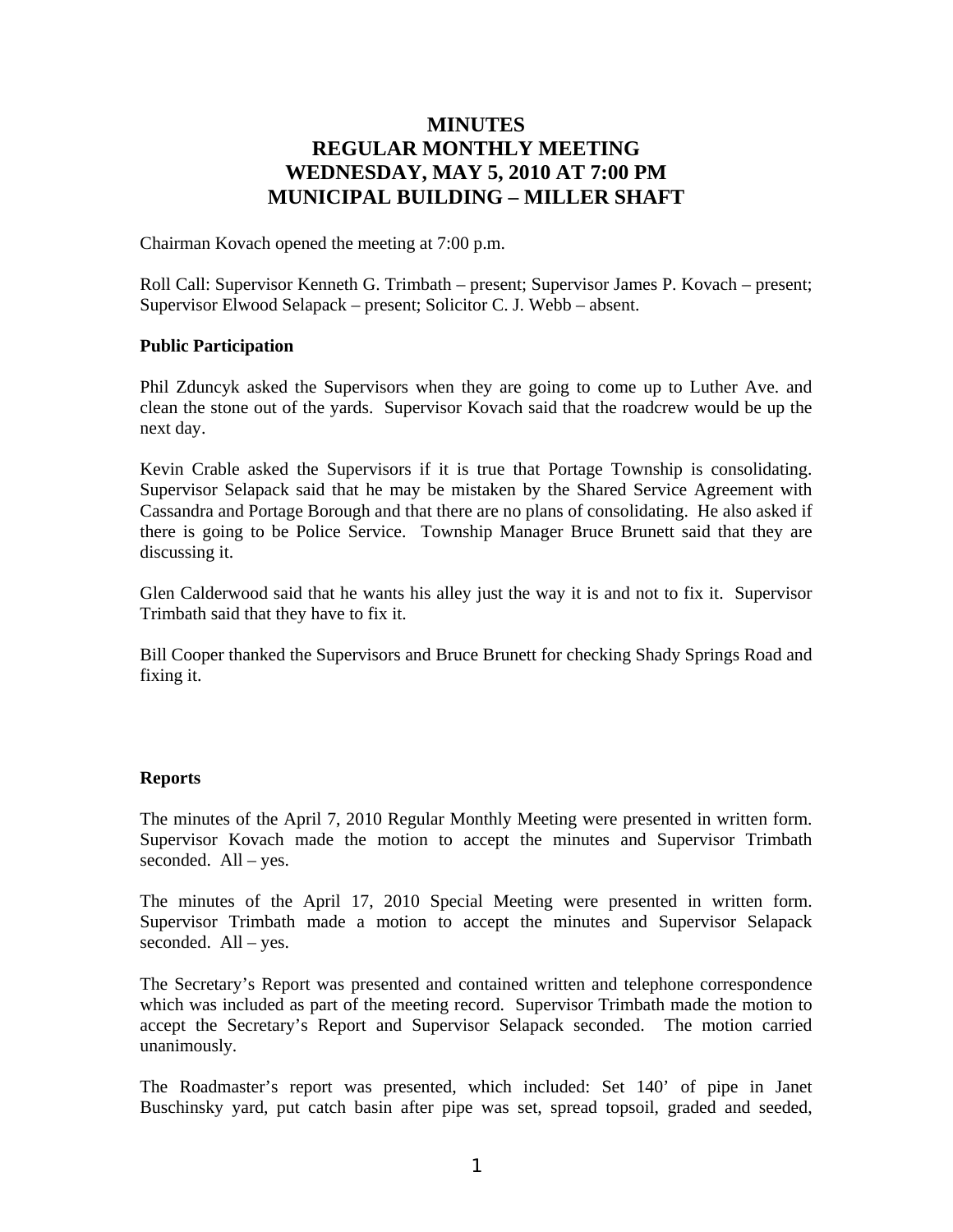pushed trees over on Lakeview, re-routed pipe on Mitchell Road for driveway acess, worked on Parks clean up for 4 days, swept roads with street sweeper, patched various roads, shelled Bem's Lane, pre-cut 6 roads ready for patchwork, put 3 catch basins in Martindale, fixed road signs as needed, cleaned yards and intersections. Supervisor Selapack made a motion to accept the Roadmaster's report. Supervisor Kovach seconded. All – yes.

The Enforcement Officers report was presented which included; a complaint about dog barking on Puritan Road, spoke to people on Springhill Road about the garbage issues. Supervisor Selapack made a motion to accept the Enforcement Officers report. Supervisor Trimbath seconded. All –yes.

Township Managers report was presented which included: Meeting at Sewer Authority to discuss possible if loans or grants are available, meeting at Borough Building to discuss language in Shared Service Agreement, also discussed to meet with Scalp Level Police Chief on their problems with shared police services, meeting with Everpower about Popish Road that will be used for hauling material for Windmills. An inspection will be done before and after, attended a meeting at the Cambria County Courthouse about reimbursement for the snow storm, did a road inspection with the Supervisors, held discussions about Parks, USDA Grant, questions from citizens, Jacks Alley, snow blower, shared services, existing equipment conditions, combine insurance coverage, needs study for Martindale, Snow Ridge Road. Supervisor Selapack made a motion to accept the Manager's report. Supervisor Trimbath seconded. All –yes.

Expenditures in the amount of \$26,179.60 - General Fund and \$19,706.72 - Payroll #7 and #8 were presented for approval. Supervisor Trimbath made the motion to accept the expenditures and Supervisor Selapack seconded. The motion carried unanimously.

The Treasurer's Report is as follows:

## **Treasurer's Report**

| April 2010     |              |                   |                   |              |
|----------------|--------------|-------------------|-------------------|--------------|
| <b>FUND</b>    | BAL. 4-01-10 | <b>REC. APRIL</b> | <b>EXP. APRIL</b> | BAL. 4-31-10 |
|                |              |                   |                   |              |
| <b>GENERAL</b> | 944,385.23   | 62,855.68         | 45,886.32         | 961,354.59   |
| <b>STATE</b>   | 144,666.61   | 118.90            | 0.00              | 144,785.51   |
|                |              |                   |                   |              |
|                |              |                   |                   |              |
| ALL            | 1,089,051.84 | 62,974.58         | 45,886.32         | 1,106,140.10 |
|                |              |                   |                   |              |
|                |              |                   |                   |              |
|                |              |                   |                   |              |

Supervisor Trimbath made the motion to accept the Treasurer's Report and Supervisor Selapack seconded. The motion carried unanimously.

## **OLD BUSINESS**

None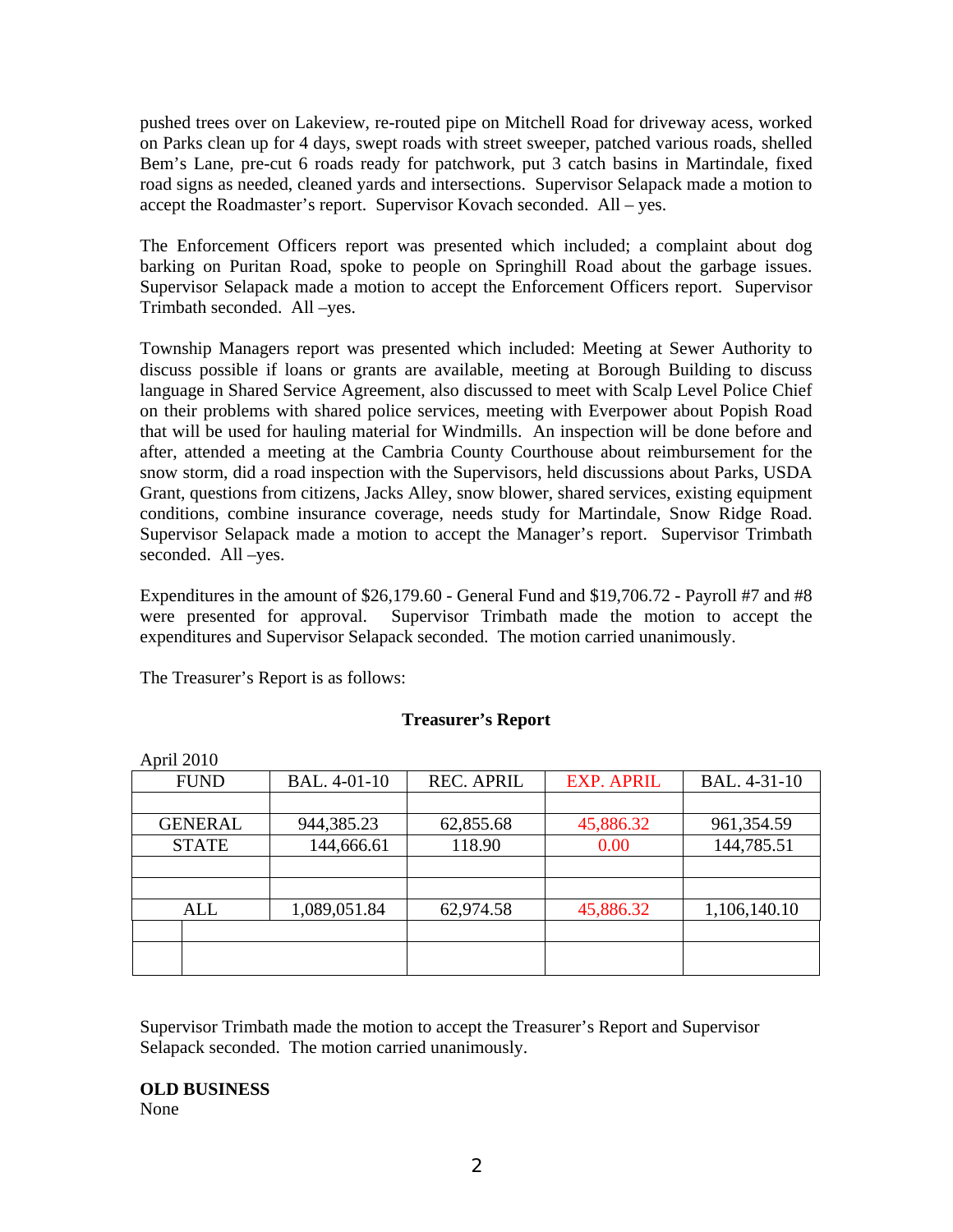## NEW BUSINESS

Supervisor Selapack made a motion to table the 4 men roadcrew to 3 men until further discussion. Supervisor Kovach seconded. All –yes.

Supervisor Trimbath made a motion to purchase the ¼ page add for the CCATO newsletter at \$15.00. Supervisor Selapack seconded. All – yes.

Supervisor Trimbath made a motion to pay the \$120,000.00 cost for the Engineering study of the Martindale Sewer. Supervisor Selapack- yes Supervisor Kovach –no.

Supervisor Trimbath made a motion to pass a Resolution that would designate Lisa Flynn to be the contact person for the FEMA Reimbursement. Supervisor Kovach seconded. All – yes.

Supervisor Trimbath made a motion to pass the Resolution for Jack's Alley and the Easement Agreement. Supervisor Selapack seconded. All- yes.

Supervisor Trimbath made a motion to pay the Pro-Disposal bill @ \$5,932.00 for the Park's hauling and tipping fees. Supervisor Selapack seconded. All –yes.

Supervisor Trimbath made a motion to pay the Locher hauling bill @ \$230.28. Supervisor Selapack seconded the motion. All –yes.

Supervisor Trimbath made a motion to approve the Scicko Subdivision. Supervisor Selapack seconded. All yes.

Supervisor Trimbath made a motion to approve the Angel Coal Trust subdivision. Supervisor Kovach seconded. All –yes.

Supervisor Trimbath made a motion to advertise an Ordinance to enter into a shared service agreement with Portage Borough, Cassandra Borough along with Portage Township. Supervisor Selapack seconded. All- yes.

Supervisor Trimbath made a motion to send Two letters to property owner Green Tree Financial Services, and Kopnicky c/o Elizabeth Plummer , for the dilapidated properties in Portage Township that must be in compliance with the Portage Township Ordinance. Supervisor Selapack seconded. All –yes.

Supervisor Trimbath made a motion to adjourn at 8:15 p.m. Supervisor Kovach seconded. All- yes

Those visitors signing the attendance record were: Dick Rice, Phil Zduncyk, Glen Calderwood, Ashley Watt, John Kissell, Kevin Crable, James Nicholson, Bill Offman, Mike Nicholson, Chuck Pavlosky.

Submitted by Lisa Flynn, Secretary.